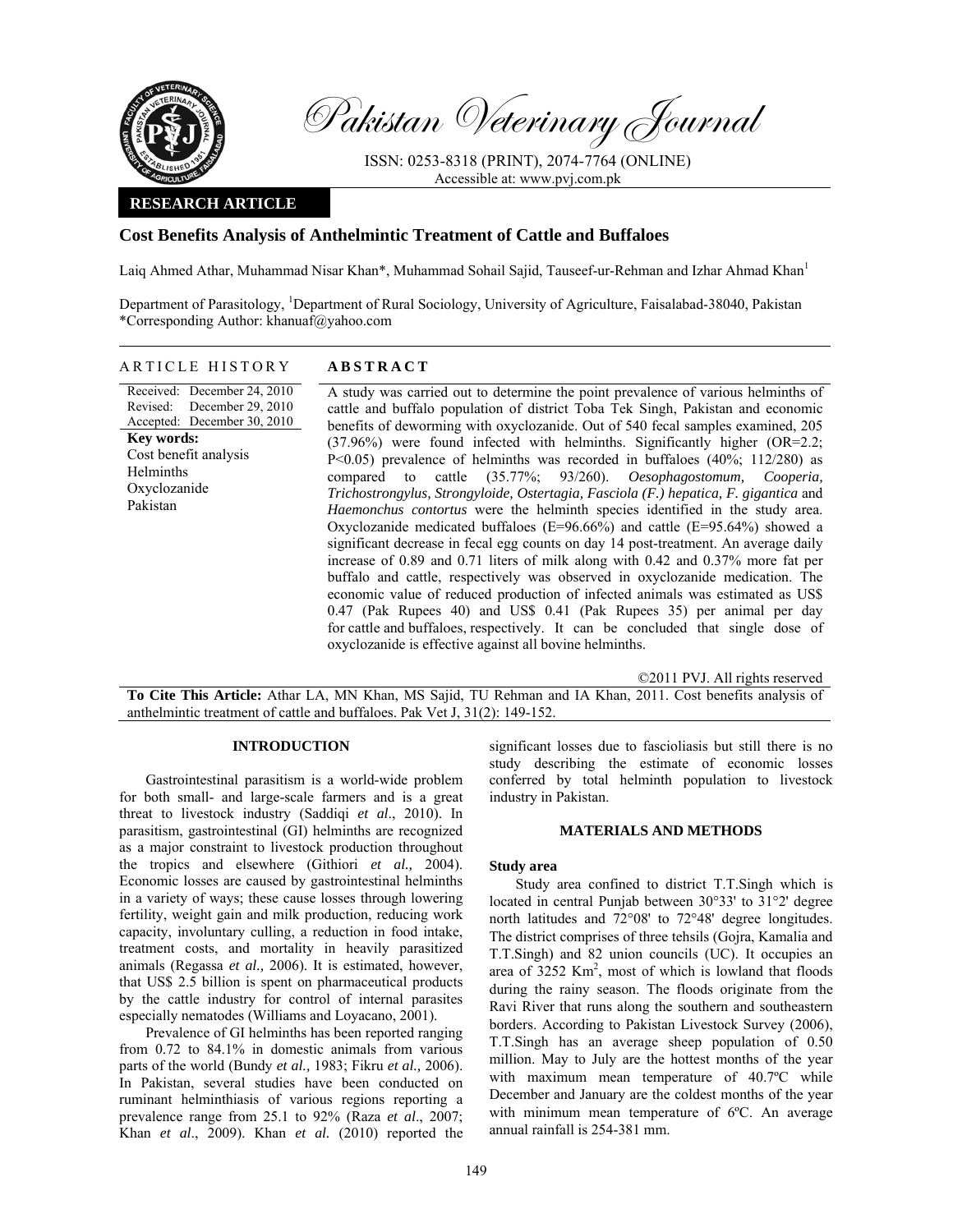### **Prevalence**

Based on two stage cluster random sampling, the number of primary units (UC) and elementary units (animals) were sampled using the formulae as given by Thrusfield (2008). Selection of primary units to be sampled was done using map grid method. A total of 540 fecal samples were collected. Five grams of fecal samples were collected directly from rectum or immediately after defecation and preserved in 10% formalin. Fecal samples were analyzed using floatation technique (Zajac and Conboy, 2006). Quantitative fecal examination was performed by McMaster technique to determine the number of egg per gram of feces (EPG) as per the procedures of MAFF (1986). Identification of helminths ova was done with the aid of taxonomic keys (Iqbal *et al.,*  2006; Soulsby, 2006).

## **Chemotherapeutic efficacy of Oxyclozanide**

Fifty cattle and buffaloes each, found to be naturally infected with helminths, were selected for the determination of the effect of chemotherapeutic treatment on their milk production. The selection criteria of animals included similar nutrition, lactation status and no history of deworming. Selected animals were divided into four groups using a randomized complete block design, having 25 animals in each group. One group of buffaloes and cattle each administered oxyclozanide (Oxanid®, Glaxowellcome Limited, Lahore, Pakistan) orally @ 16.6% of body weight, while remaining group received normal saline as control. The pre- (PR) and post-treatment (PT) values of mean EPG were calculated. The efficacy (E) of a drug was calculated using the formula for fecal egg count reduction (FECR; %) according to the recommendations of World Association for Advancement of Veterinary Parasitology (WAAVP) guidelines (Wood *et al.,* 1995). The drug was considered effective if FECR was more than 95% and the lower limit of the 95% confidence interval was more than 90%.

# **Effect of chemotherapy on the milk yield and fat**

PR and PT milk production (liters) and fat  $(\%)$ records were maintained for 14 days in order to calculate per animal per day increase in the quantity and quality of milk yield (if any). These data were used to estimate the economic value of daily milk loss of infected bovines.

#### **Data analyses**

Parasitic abundance followed an aggregated distribution in naturally infected animals, more evident by the greater value of the variance of the mean than of the arithmetic mean (Table 1). Thus, the frequency distribution of fecal egg count (FEC) was modeled as a negative binomial distribution (Torgerson *et al.,* 2005). The differentiation between PR and PT milk yield was made through a paired t-test. The EPG and drug efficacy between buffaloes and cattle were compared through analysis of variance. Paired characteristics were analyzed through Odd's Ratio (OR). All the analyses were carried out using the SAS (1998) software package at 95% confidence level.

# **RESULTS**

#### **Prevalence**

Out of 540 fecal samples examined, 205 (37.96%) were found to be infected with helminths. Significantly higher (OR=2.2; P<0.05) prevalence of helminthes was recorded in buffaloes (40%; 112/280) as compared to cattle (35.77; 93/260). The highest prevalence of *F. gigantica* (20.0%) was followed by *Cooperia, Ostertagia, Trichostrongylus, Oesophagostomum, Strongyloide, H. contortus* and *F. hepatica* (Table 1).

|                     | <b>Table I:</b> Prevalence of helminths in fecal samples of infected |  |  |  |  |
|---------------------|----------------------------------------------------------------------|--|--|--|--|
| animals ( $n=205$ ) |                                                                      |  |  |  |  |

| <b>Species</b>   | Infected animals |       |  |  |  |  |
|------------------|------------------|-------|--|--|--|--|
|                  | No.              | ℅     |  |  |  |  |
| F. gigantica     | 41               | 20.00 |  |  |  |  |
| Cooperia         | 37               | 18.05 |  |  |  |  |
| Ostertagia       | 35               | 17.07 |  |  |  |  |
| Trichostrongylus | 34               | 16.58 |  |  |  |  |
| Oesophagostomum  | 33               | 16.09 |  |  |  |  |
| Strongyloide     | 27               | 13.17 |  |  |  |  |
| H. contortus     | 26               | 12.68 |  |  |  |  |
| F. hepatica      | 10               | 4.87  |  |  |  |  |

### **Effect of chemotherapy on the milk yield and fat**

Both cattle (E=95.64%) and buffaloes (E=96.66%) treated with oxyclozanide showed a significant decrease in fecal egg count on day 14 post-treatment (Table 2). Relative to this effect, differences between PR and PT milk yields of oxyclozanide-treated buffaloes (0.89 liter) and cattle (0.71 liter) were positive, indicating an increase in the milk yield of treated bovines. Statistical analysis showed that PT milk yield is increased significantly (P<0.05) in oxyclozanide-treated cattle (*t* value=2.15) and buffalo groups (*t* value=5.54). Statistically significant differences were observed between PT and PR fat (%) of milk of oxyclozanide-treated cattle (0.37%; *t* value=2.69) and buffaloes (0.42%; *t* value=4.79) as compared to control groups (Table 3).

### **Estimation of economic value**

The local unit price of buffaloes and cattle milk was recorded as US\$ 0.47 (Pak Rupees 40) and US\$ 0.41 (Pak Rupees 35), respectively. Estimation of economic losses due to helminths in terms of lowering of quantity and quality of milk revealed that helminthiasis caused a loss of US\$ 0.44 and 0.29 in buffaloes and cattle, respectively.

### **DISCUSSION**

Species of helminths identified in this study have also been reported by other researchers in different areas of Pakistan (Sajid *et al*., 1999; Raza *et al*., 2007; Khan *et al*., 2009). *T. vitulorum* and *H. contortus* were the most prevalent species in these studies. However, in the present study, the highest prevalence of *F. gigantica* may be attributed to usage of ponds and lakes as source for drinking water and regional variations due to change in agro-climatic conditions required for the development of free living stages of different helminthes (Spithill *et al.,* 1999).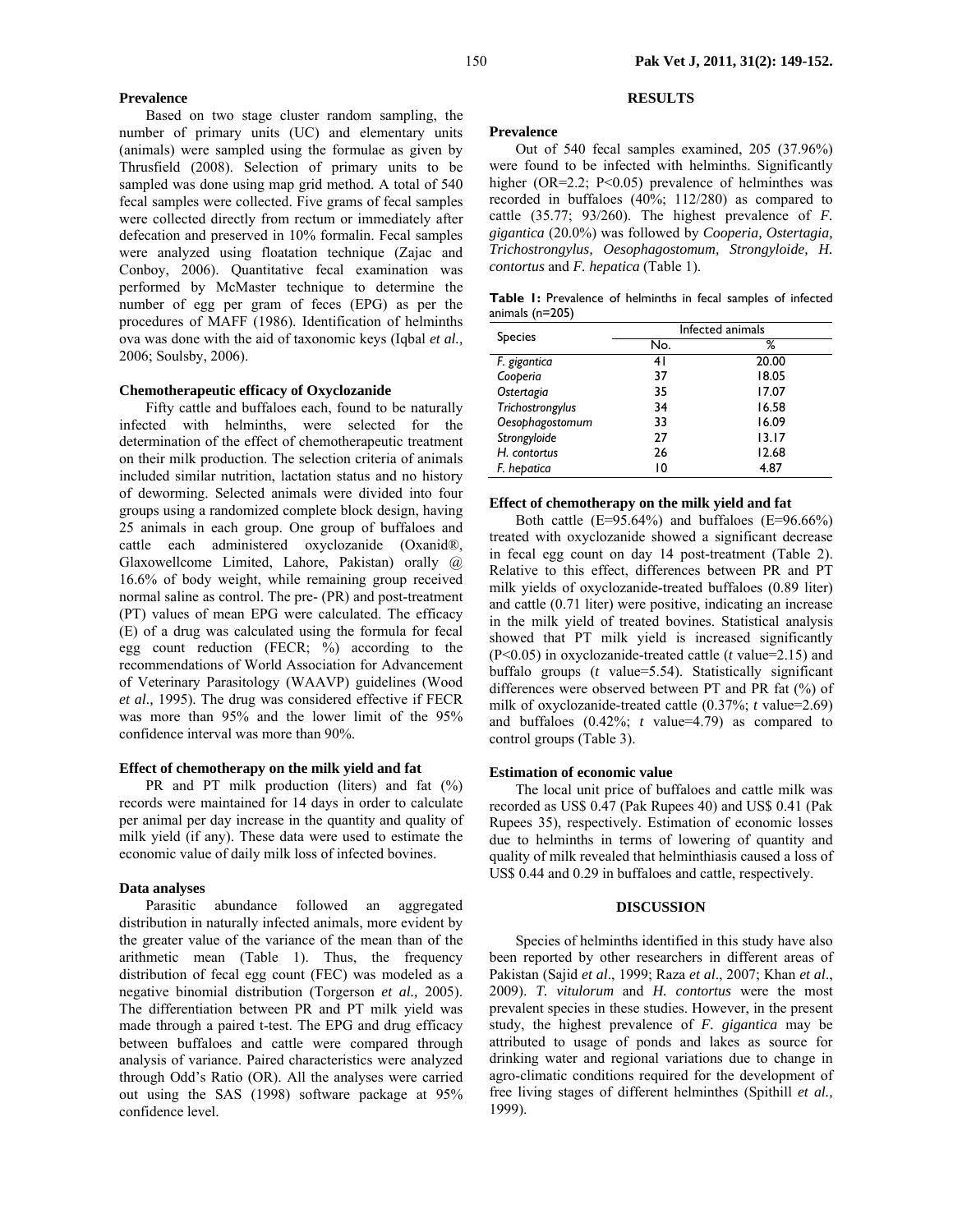**Table 2:** Mean EPG of helminthes in oxyclozanide-treated buffaloes and cattle and controls (untreated buffaloes and cattle)

|                     | Pre-treatment EPG |          |                    | Post-treatment EPG |                       |                    | Efficacy (E)             | 95% CI                                                                                                                                            |                |
|---------------------|-------------------|----------|--------------------|--------------------|-----------------------|--------------------|--------------------------|---------------------------------------------------------------------------------------------------------------------------------------------------|----------------|
| Groups              | Arithmetic        | Variance | 95% Negative       |                    | - Arithmetic Variance | 95% Negative       | (Max.                    | (Max.                                                                                                                                             | P value        |
|                     | mean              |          | <b>Binomial CI</b> | mean               |                       | <b>Binomial CI</b> | Likelihood)              | Likelihood)                                                                                                                                       |                |
| Treated buffaloes   | 1324.8            | 4197.33  | 675-2913           | 33.60              | 321.11                | $9 - 126$          | 95.64                    | 92.49-97.32 0.009                                                                                                                                 |                |
| Untreated buffaloes | 1310.4            | 3719.98  | 636-2829           | 1286.40            | 3027.21               | 630-2763           | $\overline{\phantom{0}}$ |                                                                                                                                                   |                |
| Treated cattle      | 1224              | 3859.99  | 345-2196           | 28.8               | 419.6                 | 3-87               | 96.66                    | 92.02-98.19                                                                                                                                       | 0.011          |
| Untreated cattle    | 1233.6            | 410.00   | 312-2295           | 1219.2             | 3961.12               | 357-2340           | $\blacksquare$           | $\hskip1.6pt\hskip1.6pt\hskip1.6pt\hskip1.6pt\hskip1.6pt\hskip1.6pt\hskip1.6pt\hskip1.6pt\hskip1.6pt\hskip1.6pt\hskip1.6pt\hskip1.6pt\hskip1.6pt$ | $\blacksquare$ |

**Table 3:** Average milk yield and the proportion of fat (%) in oxyclozanide-treated buffaloes and cattle compared with controls (untreated buffaloes and cattle)

| Groups                     | PR        | PТ        | Difference<br>(PT-PR) | T value P value |       |  |  |
|----------------------------|-----------|-----------|-----------------------|-----------------|-------|--|--|
| Average Milk Yield per day |           |           |                       |                 |       |  |  |
| <b>Treated buffaloes</b>   |           | 5.51 6.40 | 0.89                  | 5.54            | 0.001 |  |  |
| Untreated buffaloes        |           | 5.42 5.49 | 0.07                  | 0.52            | 0.601 |  |  |
| <b>Treated cattle</b>      |           | 3.49 4.20 | 0.71                  | 2.15            | 0.035 |  |  |
| Untreated cattle           | 3.59 3.63 |           | 0.04                  | 0.12            | 0.900 |  |  |
| Average Fat (%)            |           |           |                       |                 |       |  |  |
| <b>Treated buffaloes</b>   | 5.58      | 6.0       | 0.42                  | 4.79            | 0.001 |  |  |
| Untreated buffaloes        |           | 5.56 5.57 | 0.01                  | 0.05            | 0.960 |  |  |
| <b>Treated cattle</b>      | 4.49 4.86 |           | 0.37                  | 2.69            | 0.007 |  |  |
| Untreated cattle           | 4.47 4.49 |           | 0.02                  | 0.09            | 0.921 |  |  |

Higher prevalence of helminths in buffaloes may be attributed to swamp liking nature of the host (Banerjee, 1991) as marshy environment is suitable for development of several helminth species as well as snails especially those acting as vector of fascioliasis (Lima, 1998; Tembely, 1998; Waruiru *et al.*, 1998).

Increase in average daily milk production posttreatment indicates lower production of animals than their potential due to helminths infestation. Gains in milk yield in cattle have been described following anthelmintic treatment by various researchers (Spence *et al.,* 1992; Sanchez *et al*., 2004). Oxyclozanide was found to lower EPG upto 0% at day 28 post treatment in sheep (Yildirim *et al.,* 2008). An average increase of 164 liters per cow per lactation (4.8%) was recorded in cows when treated with fenbendazole, levamisole hydrochloride and oxyclozanide consecutively in a year (Spence *et al.,*  1992). These findings are consistent with the findings of Gross *et al.* (1999) who observed increase in milk production and milk fat after anthelmintic treatment in cows. Gains in milk yield may be attributed to improvement in feed intake and feed conversion ratio after anthelmintic treatment (Oakley *et al.,* 1979). Absorption of proteins, lipids, carbohydrates, vitamins and minerals has been reported to be altered by endoparasites resulting in the deficiency of these elements (Lee *et al.,* 1999; Saleh *et al*., 2007). Deficiency of trace elements results in weight and yield losses (Herd, 1993).

#### **Conclusions**

Single dose of oxyclozanide was found to be highly effective in reducing fecal egg count of helminthes in both buffaloes and cattle. Quantity and quality of milk was significantly improved with administration of oxyclozanide in both in buffaloes and cattle.

# **REFERENCES**

- Banerjee GC, 1991. A text book of Animal Husbandry. 7th ed, Oxford & IBH Publishing Co Pvt Ltd, New Delhi, India, pp: 102-104.
- Bundy DAP, PV Arambulo and CL Grey, 1983. Fascioliasis in Jamaica: epidemiologic and economic aspects of a snail-borne parasitic zoonosis. Bull Pan Am Health Org, 17: 243–258.
- Fikru R, S Teshale, D Reta and K Yosef, 2006. Epidemiology of gastrointestinal parasites of cattle in Western Oromia, Ethiopia. Intern J Appl Res Vet Med, 4: 57-64.
- Githiori JB, J Hogland, PJ Waller and RL Baker, 2004. Evaluation of anthelmintic properties of some plants used as livestock dewormers against *Haemonchus contortus* infection in sheep. Parasitology, 129: 245- 253.
- Gross SJ, WG Ryan and HW Ploeger, 1999. Anthelmintic treatment of dairy cows and its effect on milk production. Vet Rec, 144: 581-587.
- Herd RP, 1993. Nematode infections in cattle, sheep, goat and swine. In: Current Veterinary Therapy; Howard JL (ed), 3<sup>rd</sup> Ed. WB Saunders Company, Philadelphia, pp: 750
- Iqbal Z, MS Sajid, A Jabbar, RZ Abbas and MN Khan, 2006. Techniques in Parasitology. Higher Education Commission of Pakistan, Islamabad, pp: 35-40.
- Khan MK, MS Sajid, MN Khan, Z Iqbal and MU Iqbal, 2009. Bovine fasciolosis: Prevalence, effects of treatment on productivity and cost benefit analysis in five districts of Punjab, Pakistan. Res Vet Sci, 87: 70- 75.
- Khan MK, MS Sajid, MN Khan, Z Iqbal, M Arshad and A Hussain, 2010. Point prevalence of bovine fascioliasis and the influence of chemotherapy on the milk yield in a lactating bovine population from the district of Toba Tek Singh, Pakistan. J Helminthol, doi:10.1017/S0022149X10000659.
- Lee J, DG Masters, CL White, ND Grace and GJ Judson, 1999. Current issues in trace element nutrition of grazing livestock in Australia and New Zealand. Aust J Agric Res, 50: 1341-1364.
- Lima WS, 1998. Seasonal infection pattern of gastrointestinal nematodes of beef cattle in Minas Gerais State-Brazil. Vet Parasitol, 74: 203-214.
- MAFF, 1986. Manual of Veterinary Parasitological Laboratory Techniques. ADAS, HMSO, UK.
- Oakley GA, B Owen and NH Knapp, 1979. Production effects of subclinical liver fluke infection in growing dairy heifers. Vet Rec, 104: 503–507.